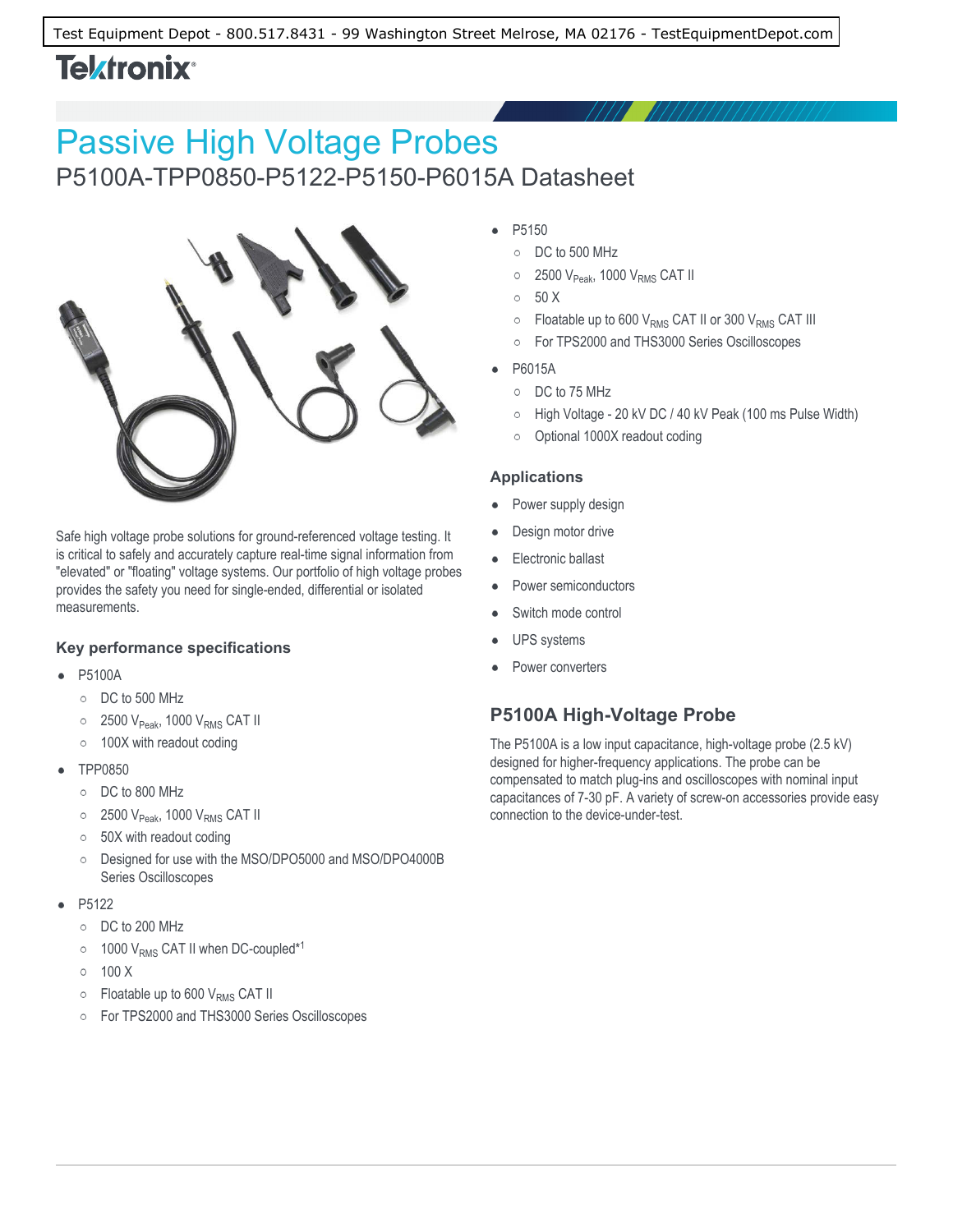### **TPP0850 High-Voltage Probe**

The TPP0850 offers the industry's highest bandwidth probe (800 MHz) for high-voltage signals (up to 2500  $V_{p-p}$ ). This is ideal for testing power semiconductors and switch-mode power supplies, which continue to increase in switching speed to minimize power loss, creating a need for faster rise time, higher bandwidth, and higher voltage probes. The TPP0850 meets this need and can be used with switching transistor circuits operating at 1200  $V<sub>RMS</sub>$ , above the voltage operating range of standard general-purpose probes. It will also be able to accommodate emerging power applications that will require even faster rise time capabilities.

#### **P5150 and P5122 IsolatedChannel™ Applications**

In many applications, it is important to be able to isolate the measurement from earth ground and also to isolate the common voltage between channels. The P5150 or P5122, coupled with the TPS2000 and THS3000 Series digital storage oscilloscopes, deliver both the isolation for the measurement from earth ground and full isolation between the channels. The P5150 is the recommended probe for measuring ripple on high-voltage DC supplies. The P5122 probe should not be used on the TPS2000 Series oscilloscopes for AC-coupled measurements on signals with greater than 300 V DC offset.

#### **P6015A High-Voltage Probe**

For heavy-duty high-performance measurements of voltages over 2.5 kV, the P6015A is the industry standard. You can measure DC voltages up to 20 kV<sub>RMS</sub>and pulses up to 40 kV (peak, 100 ms duration). The 75 MHz bandwidth enables you to capture fast, high-voltage signals.

The P6015A uses an environmentally safe silicone compound for a dielectric and never needs refilling. Other features include: A 7-49 pF compensation range, small compensation box that fits on adjacent amplifier inputs, and a readout option for use with most Tektronix digital scopes. With the readout option, displayed voltage amplitude values will be the actual signal value rather than understated by a factor of 1,000.

Note: Using the readout version with other than Tektronix digital oscilloscopes may result in an erroneous readout display.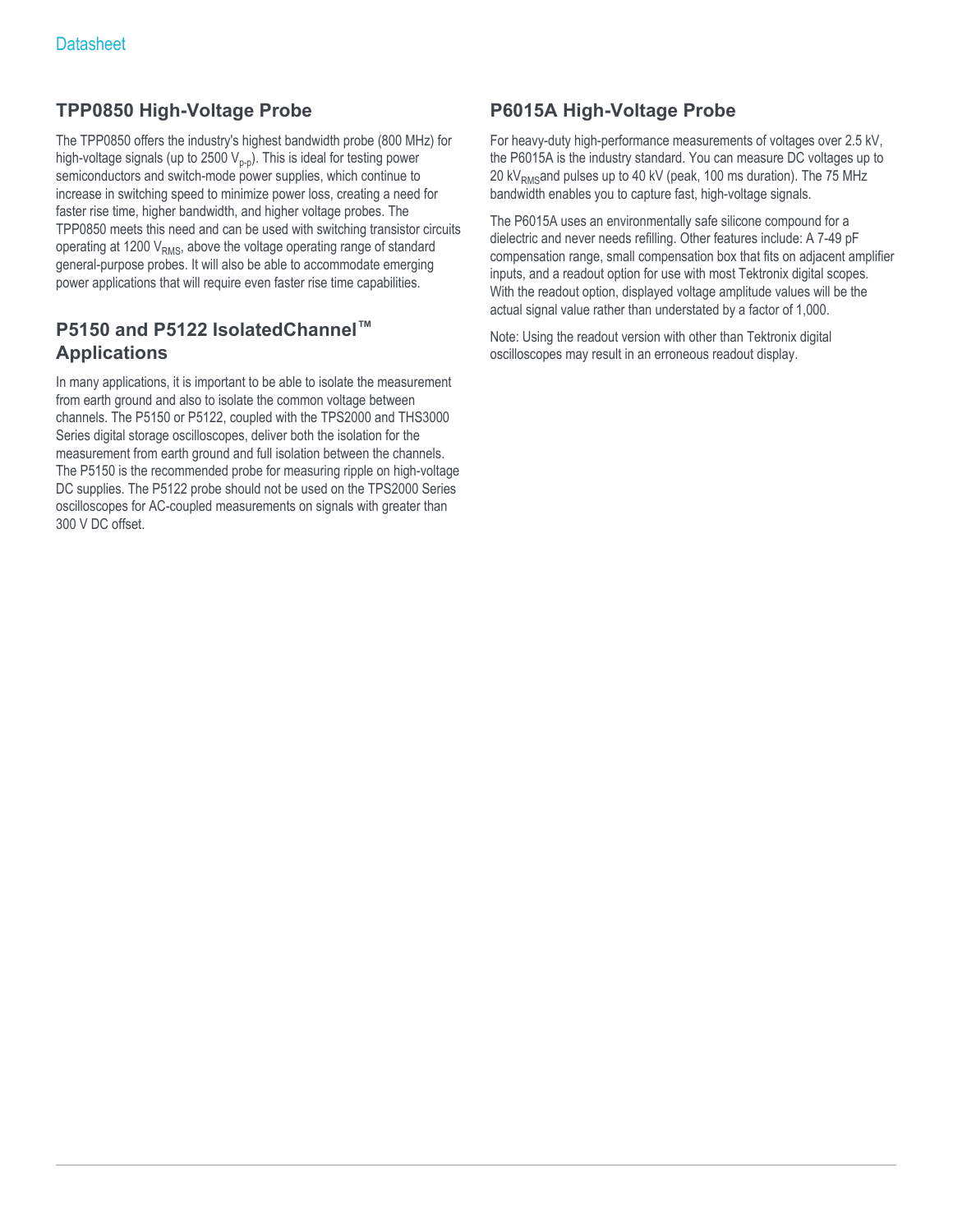## **Specifications**

All specifications are guaranteed unless noted otherwise. All specifications apply to all models unless noted otherwise.

#### **Model overview**

|                                  | P5100A                                                  | <b>TPP0850</b>                                          | P5122                        | P5150                                                   | P6015A         | P6015A Opt. 1R |
|----------------------------------|---------------------------------------------------------|---------------------------------------------------------|------------------------------|---------------------------------------------------------|----------------|----------------|
| Nominal length                   | 2 <sub>m</sub>                                          | 1.3 <sub>m</sub>                                        | 1.2 <sub>m</sub>             | 2 <sub>m</sub>                                          | 3 <sub>m</sub> | 3 <sub>m</sub> |
| Attenuation                      | 100X                                                    | 50X                                                     | 100X                         | 50X                                                     | 1000X          | 1000X          |
| <b>Bandwidth</b>                 | 500 MHz                                                 | 800 MHz                                                 | 200 MHz                      | 500 MHz                                                 | 75 MHz         | 75 MHz         |
| Rise time (typ)                  | $<700$ ps                                               | $<$ 525 ps                                              | $2.2$ ns                     | $<700$ ps                                               | $4.0$ ns       | $4.0$ ns       |
| Loading                          | 40 M $\Omega$ / 2.5 pF                                  | 40 M $\Omega$ / 1.8 pF                                  | 100 M $\Omega$ / 4.0 pF      | $40$ M $\Omega$ / 3.8 pF                                | 100 MΩ/ 3.0 pF | 100 MΩ/ 3.0 pF |
| Maximum input voltage, DC or RMS | $2.5 \text{ kV}_{\text{Peak}}$<br>1000 $V_{RMS}$ CAT II | $2.5 \text{ kV}_{\text{Peak}}$<br>1000 $V_{RMS}$ CAT II | 1000 V <sub>RMS</sub> CAT II | $2.5 \text{ kV}_{\text{Peak}}$<br>1000 $V_{RMS}$ CAT II | 20 kV          | 20 kV          |
| Maximum float voltage            | N/A                                                     | N/A                                                     | 600 V <sub>RMS</sub> CAT II  | $600 V_{RMS}$ CAT II<br>300 V <sub>RMS</sub> CAT III    | N/A            | N/A            |
| Compensation range (pf)          | 7 to 30                                                 | N/A                                                     | 10 to 22                     | 10 to 25                                                | 7 to 49        | 7 to 49        |
| Readout                          | Yes                                                     | Yes                                                     | <b>No</b>                    | No                                                      | No             | Yes            |

#### **EMC environment and safety**

| <b>P5100A</b>     | UL61010-031, EN61010-031, IEC61010-031, CSA61010-031          |
|-------------------|---------------------------------------------------------------|
| <b>TPP0850</b>    | UL61010-031, EN61010-031, IEC61010-031, CSA61010-031          |
| P5122             | UL61010-1, UL61010B-2-031, CSA61010-1                         |
| P <sub>5150</sub> | UL61010-031, EN61010-031, IEC61010-031, CSA61010-031          |
| P6015A            | UL3111-1, EN61010-1, IEC61010-2-031, CSA1010.1, CSA1010.2.031 |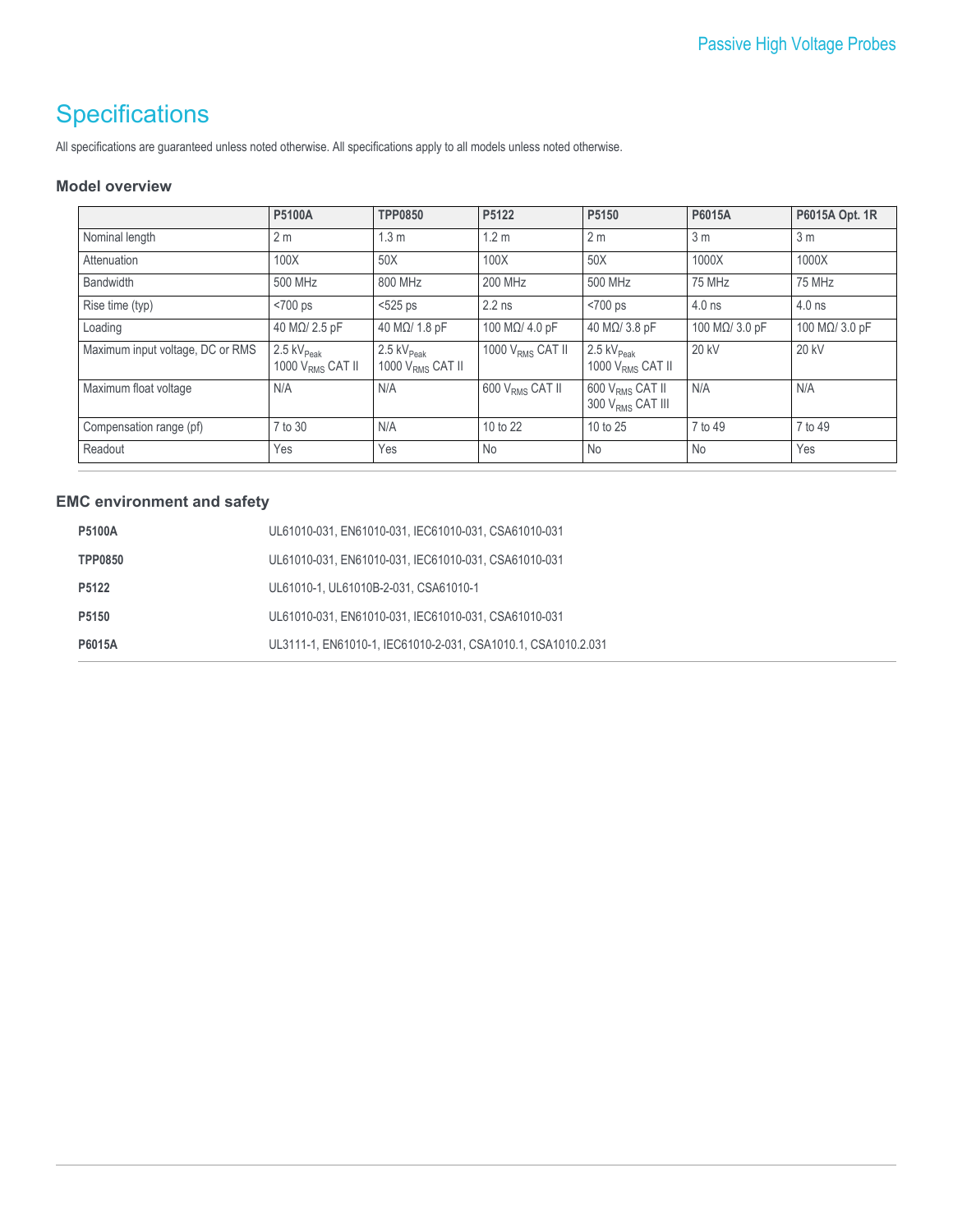## Ordering information

#### **Models**

| P5100A/TPP0850    | 100X, High Voltage Probes                                                                                                                                                                                                                                                                |
|-------------------|------------------------------------------------------------------------------------------------------------------------------------------------------------------------------------------------------------------------------------------------------------------------------------------|
|                   | Includes: Large hook tip (013-0389-xx), small hook tip (013-0388-xx), 6 in. ground lead (196-3526-xx), 18 in. ground lead<br>(196-3527-xx), ground spring (214-5299-xx), crocodile clip (344-0461-xx), adjustment tool (003-1433-xx), color bands (016-1886-<br>xx), instruction manual. |
| P5122             | 100X, High-voltage Probe for TPS2000/B and THS3000 Series Oscilloscopes.                                                                                                                                                                                                                 |
|                   | Includes accessory kit (020-3046-xx) Contents: large retractable hook tip, lead with hook tip, lead with crocodile clip, adjustment<br>tool, instruction manual, ground spring.                                                                                                          |
| P <sub>5150</sub> | 50X, High-voltage Probe for TPS2000/B and THS3000 Series Oscilloscopes.                                                                                                                                                                                                                  |
|                   | Includes: Large hook tip (013-0389-xx), small hook tip (013-0388-xx), 6 in. ground lead (196-3526-xx), 18 in. ground lead<br>(196-3527-xx), common spring (214-5299-xx), crocodile clip (344-0461-xx), color bands (016-1886-xx), adjustment tool (003-1433-<br>xx), instruction manual. |
| P6015A            | 1000X, 3-meter High-voltage Probe.                                                                                                                                                                                                                                                       |
|                   | Includes: Hook probe tip (206-0463-xx), banana plug tip (134-0016-xx), crocodile clip - plugs onto ground lead (344-0461-xx),<br>ground lead (196-3363-xx), carrying case (016-1147-xx), instruction manual (070-8223-xx), probe tip (206-0116-xx).                                      |

## **Recommended accessories (for P5100A, TPP0850, P5150)**

| <b>Probe Tip to BNC Adapter</b> | 013-0291-xx |  |
|---------------------------------|-------------|--|
| 0.080 in. diameter Spring Tip   | 206-0060-xx |  |

#### **Warranty**

One year parts and labor.

#### **Options**

| Options (P6015A only)    |                                                |
|--------------------------|------------------------------------------------|
| <b>Option 1R</b>         | 3-meter length with readout                    |
| Service options (P6015A) |                                                |
| Opt. C <sub>3</sub>      | Calibration Service 3 Years                    |
| Opt. C5                  | Calibration Service 5 Years                    |
| Opt. D1                  | <b>Calibration Data Report</b>                 |
| Opt. D <sub>3</sub>      | Calibration Data Report 3 Years (with Opt. C3) |
| Opt. D5                  | Calibration Data Report 5 Years (with Opt. C5) |
| Opt. R <sub>3</sub>      | Repair Service 3 Years (including warranty)    |
| Opt. R5                  | Repair Service 5 Years (including warranty)    |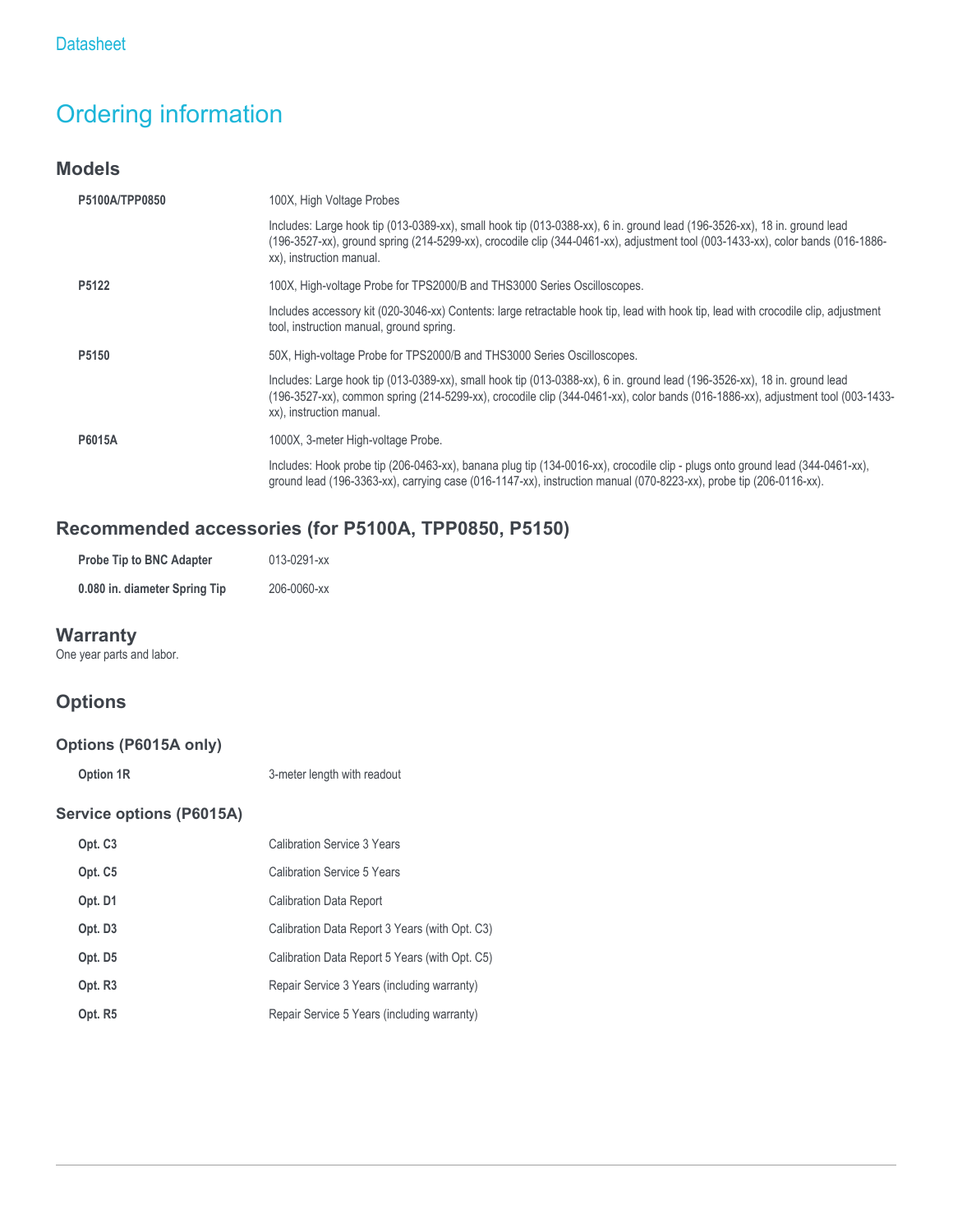## Passive High Voltage Probes

#### **Service options (TPP0850)**

| Opt. C <sub>3</sub> | <b>Calibration Service 3 Years</b>                                                 |
|---------------------|------------------------------------------------------------------------------------|
| Opt. C <sub>5</sub> | Calibration Service 5 Years                                                        |
| Opt. D1             | <b>Calibration Data Report</b>                                                     |
| Opt. D <sub>3</sub> | Calibration Data Report 3 Years (with Opt. C3)                                     |
| Opt. D5             | Calibration Data Report 5 Years (with Opt. C5)                                     |
| Opt. R <sub>3</sub> | Repair Service 3 Years (including warranty)                                        |
| Opt. R5             | Repair Service 5 Years (including warranty)                                        |
| CE                  |                                                                                    |
| SRI                 | Tektronix is registered to ISO 9001 and ISO 14001 by SRI Quality System Registrar. |